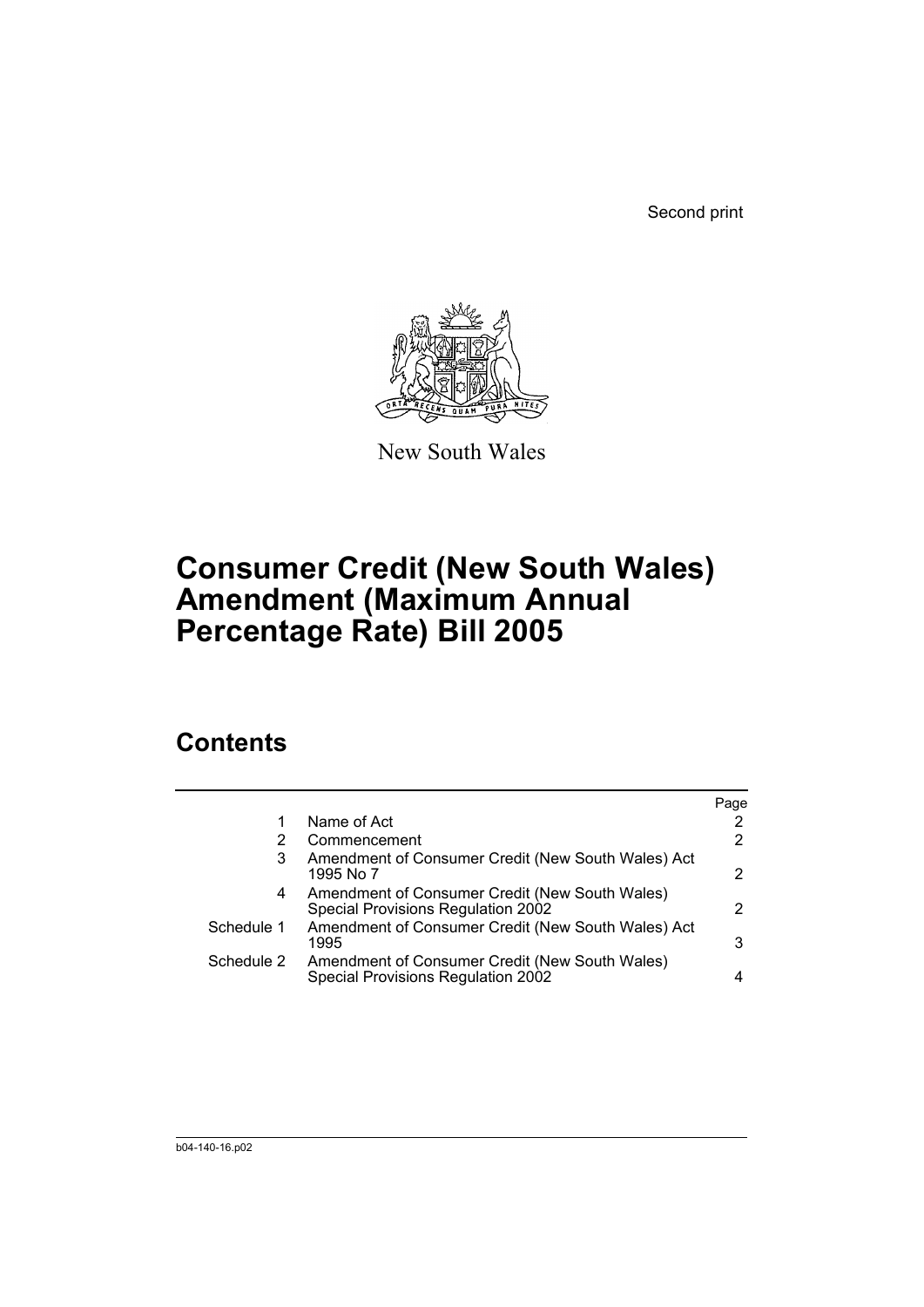**Contents** 

Page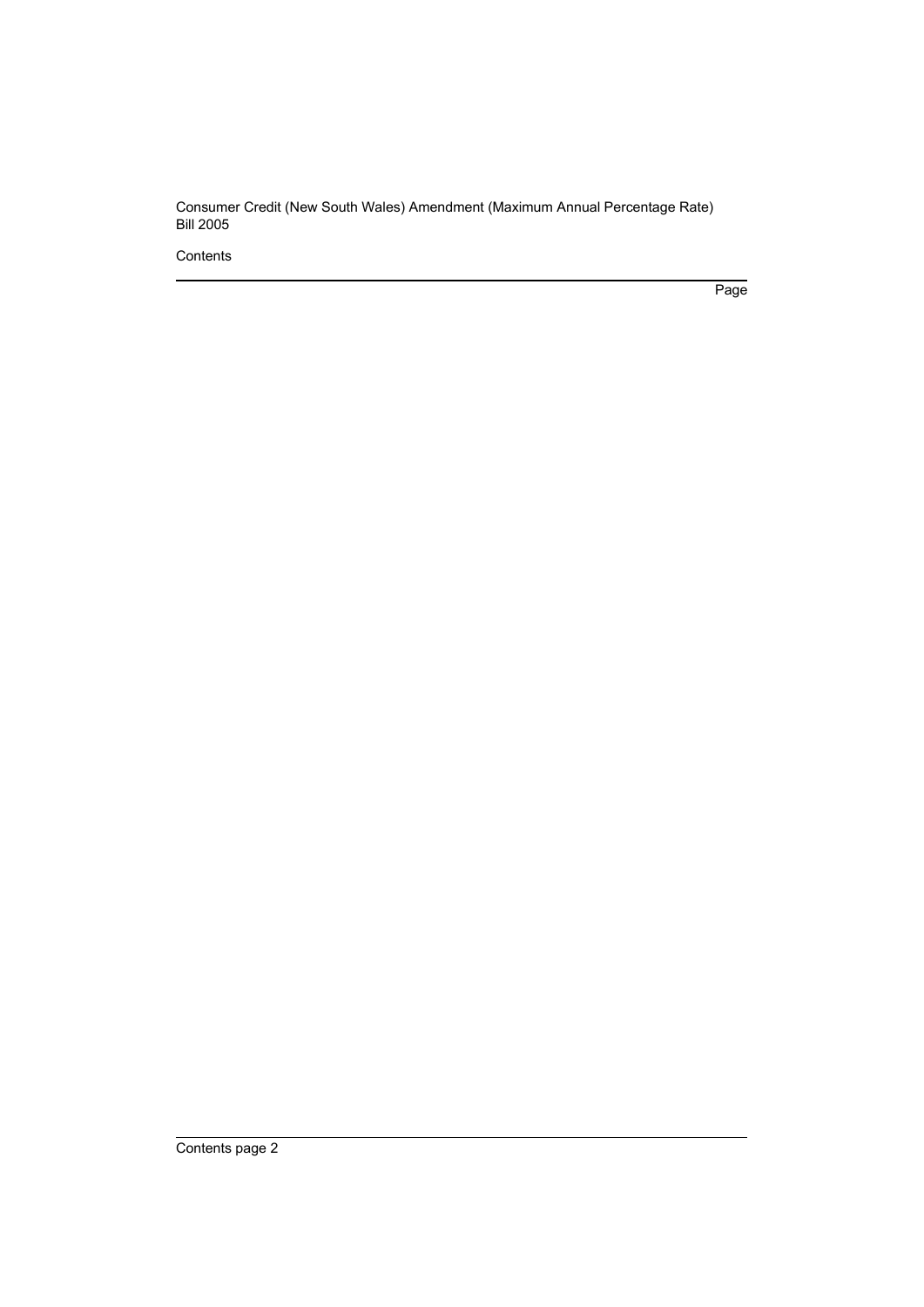*This PUBLIC BILL, originated in the LEGISLATIVE ASSEMBLY and, having this day passed, is now ready for presentation to the LEGISLATIVE COUNCIL for its concurrence.*

> *Clerk of the Legislative Assembly. Legislative Assembly,*



New South Wales

## **Consumer Credit (New South Wales) Amendment (Maximum Annual Percentage Rate) Bill 2005**

Act No , 2005

An Act to amend the *Consumer Credit (New South Wales) Act 1995* and the *Consumer Credit (New South Wales) Special Provisions Regulation 2002* with respect to the inclusion of fees and charges in the calculation of maximum annual percentage rates for credit contracts; and for other purposes.

*EXAMINED*

*Chairman of Committees*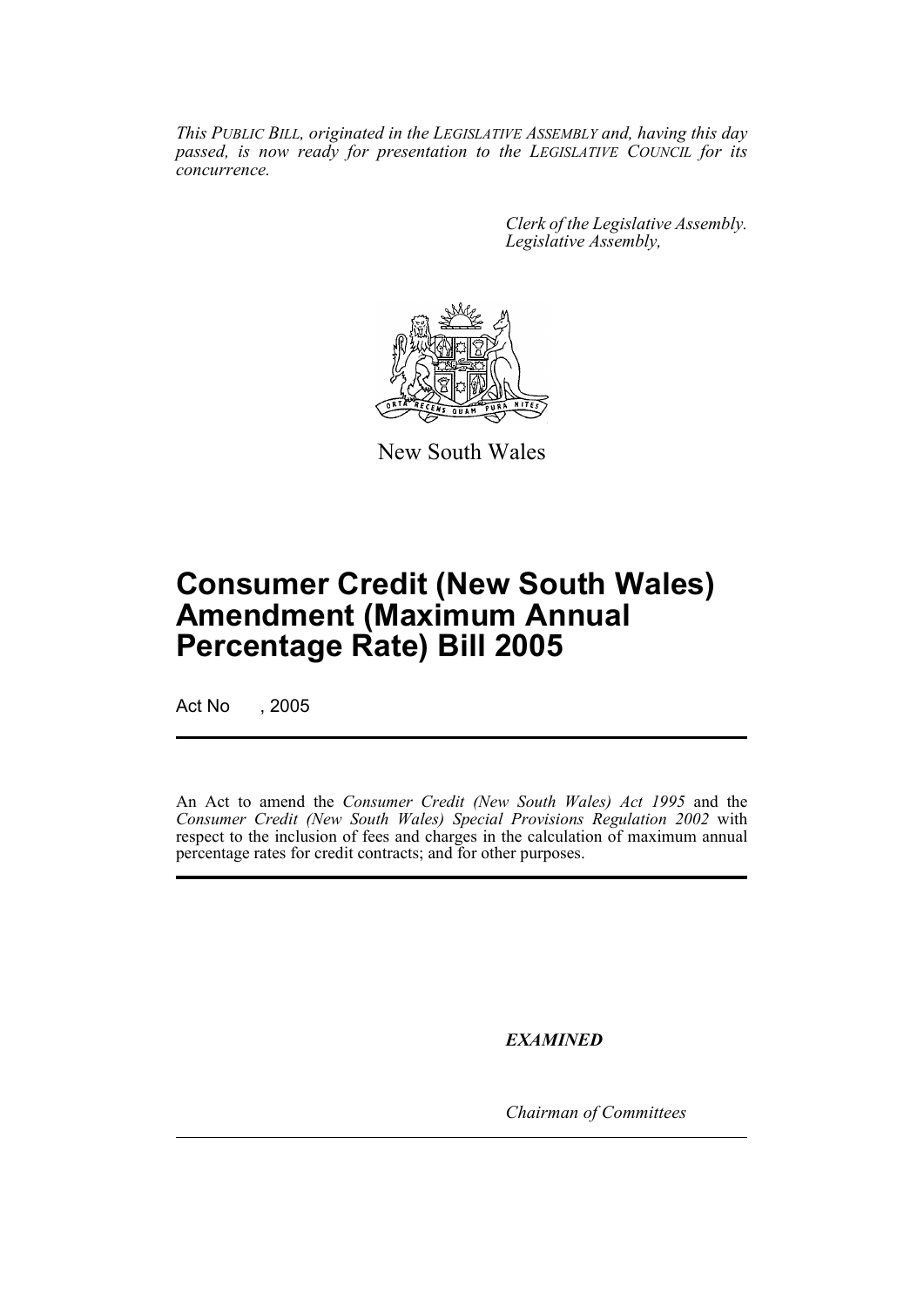|              | The Legislature of New South Wales enacts:                                                                       | 1              |  |
|--------------|------------------------------------------------------------------------------------------------------------------|----------------|--|
| 1            | <b>Name of Act</b>                                                                                               | $\overline{2}$ |  |
|              | This Act is the Consumer Credit (New South Wales) Amendment<br>(Maximum Annual Percentage Rate) Act 2005.        | 3<br>4         |  |
| $\mathbf{2}$ | <b>Commencement</b>                                                                                              | 5              |  |
|              | This Act commences on a day or days to be appointed by proclamation.                                             | 6              |  |
| 3            | Amendment of Consumer Credit (New South Wales) Act 1995 No 7                                                     |                |  |
|              | The Consumer Credit (New South Wales) Act 1995 is amended as set<br>out in Schedule 1.                           | 8<br>9         |  |
| 4            | Amendment of Consumer Credit (New South Wales) Special Provisions<br><b>Regulation 2002</b>                      | 10<br>11       |  |
|              | The Consumer Credit (New South Wales) Special Provisions<br>Regulation 2002 is amended as set out in Schedule 2. | 12<br>13       |  |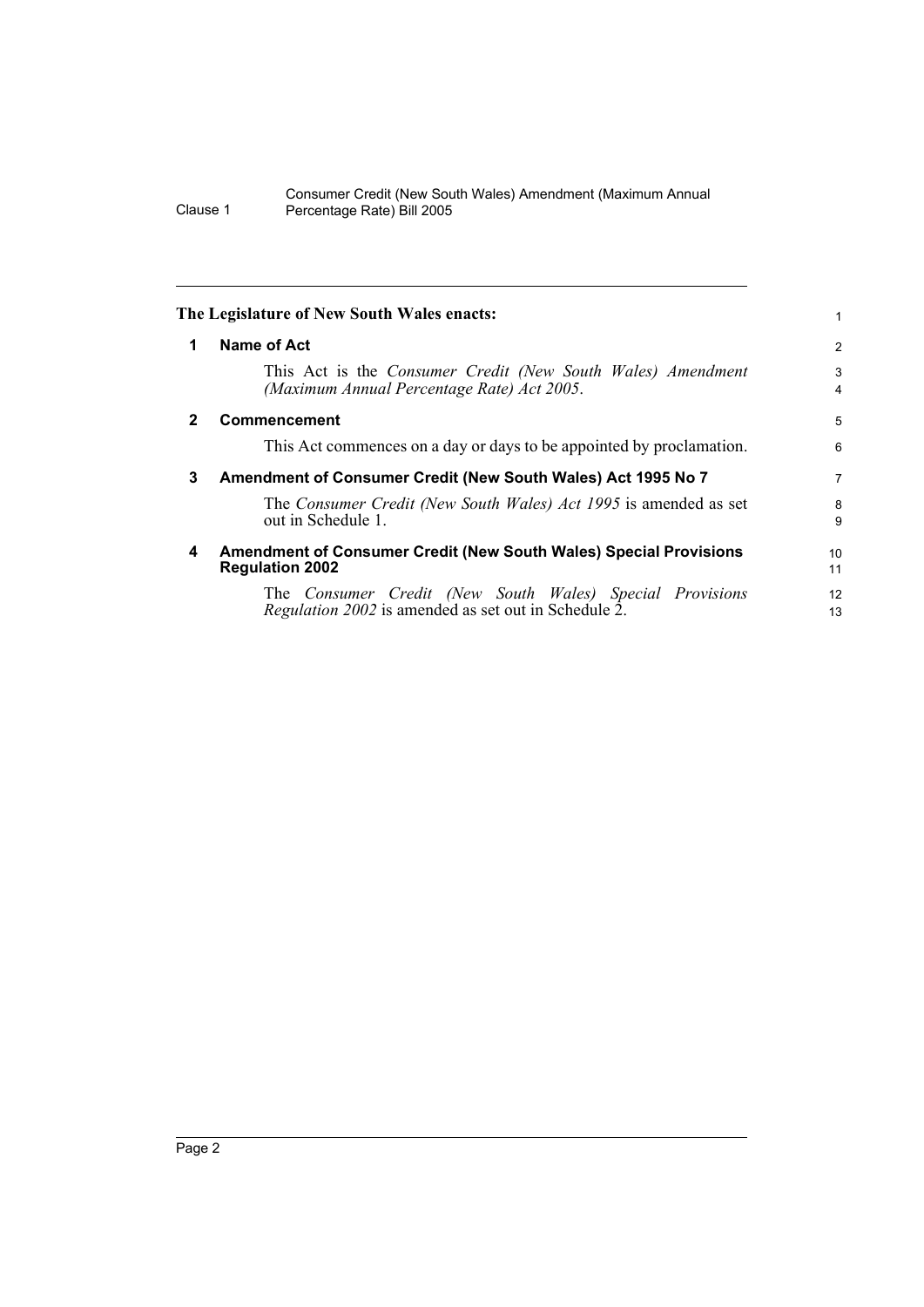Amendment of Consumer Credit (New South Wales) Act 1995 Schedule 1

1  $\mathfrak{Z}$ 

3 4 5

6 7

8  $\alpha$ 

34

#### **Schedule 1 Amendment of Consumer Credit (New South Wales) Act 1995** (Section 3) **[1] Section 10B Disclosure of cost of credit as annual percentage rate** Omit section 10B (1). **[2] Section 11** Omit the section. Insert instead: **11 Maximum annual percentage rate** (1) The regulations may prescribe a maximum annual percentage rate for a credit contract or class of credit contracts to which the *Consumer Credit (New South Wales) Code* applies. (2) The regulations may require interest charges and all credit fees and charges under a credit contract or class of credit contracts to be included for the purpose of calculating the maximum annual percentage rate under the credit contract for the purposes of subsection  $(1)$ . (3) Division 2 of Part 2 of the *Consumer Credit (New South Wales) Code* applies in relation to such a maximum annual percentage rate as if that rate had been prescribed by that Code. **Note.** The effect of subsection (3) is that a contract is void to the extent it imposes a monetary liability prohibited under subsection (1) and that any amount paid under the contract may be recovered. In addition the credit provider is guilty of an offence for entering into such a contract. (4) Nothing in this section affects the powers of the Court under Division 3 of Part 4 of the *Consumer Credit (New South Wales) Code* in relation to a contract that is not, by reason of this section, void. **Note.** Division 3 of Part 4 of the Code allows (among other things) the Court to re-open unjust transactions. **[3] Section 14 Special savings and transitional regulations for New South Wales** Insert ", the *Consumer Credit (New South Wales) Amendment (Maximum* 10 11 12 13 14 15 16 17 18 19 20  $21$ 22 23 24  $25$ 26 27 28 29 30 31 32 33

*Annual Percentage Rate) Act 2005*" after "the *Consumer Credit (New South Wales) Amendment (Pay Day Lenders) Act 2001*" in section 14 (1).

Page 3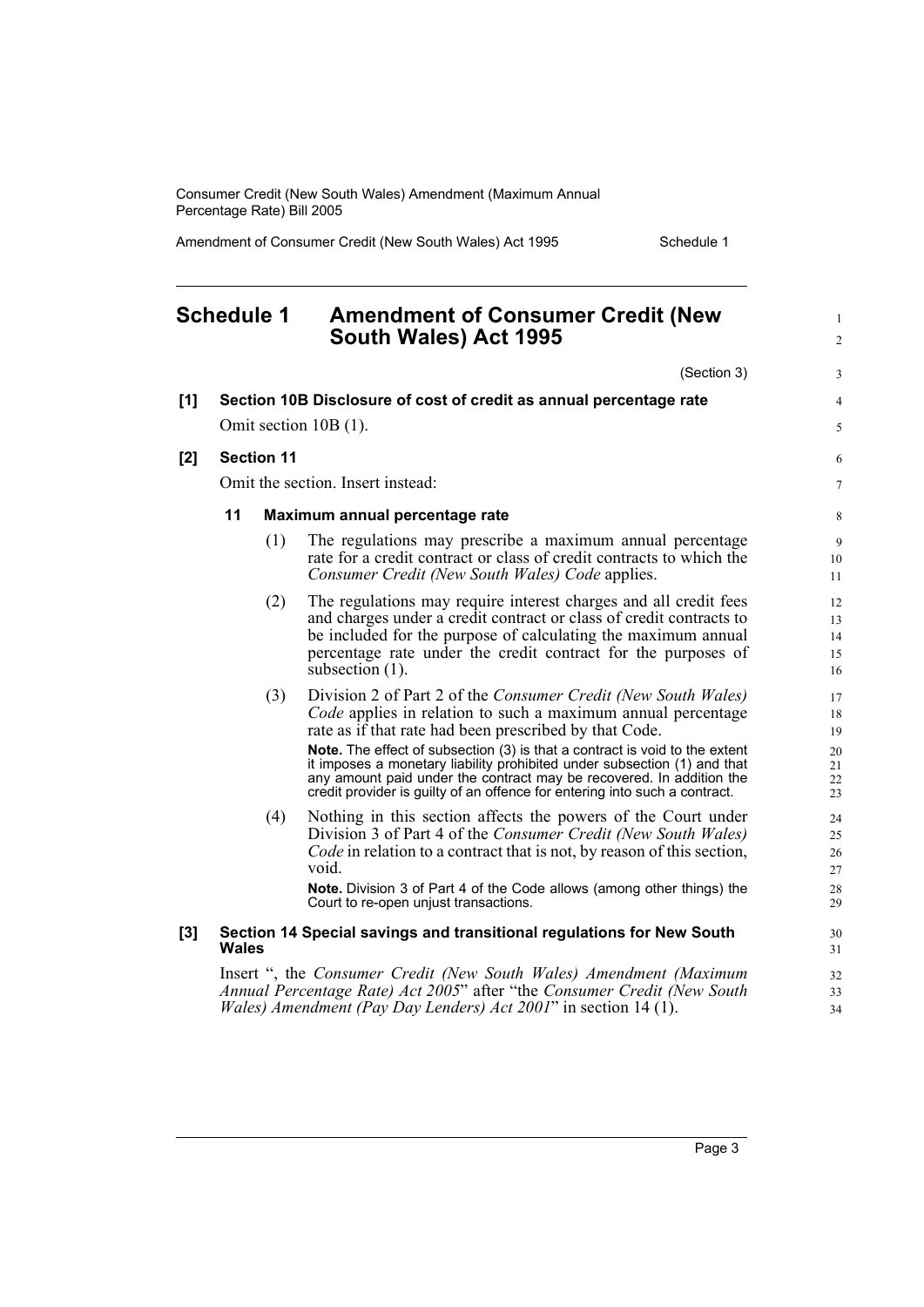Schedule 2 Amendment of Consumer Credit (New South Wales) Special Provisions Regulation 2002

### **Schedule 2 Amendment of Consumer Credit (New South Wales) Special Provisions Regulation 2002**

1 2 3

|     |                                                                                                                                                                                                                              | (Section 4)                                                                                                                                                                                                                                                                                                     | 4                                                   |  |  |  |
|-----|------------------------------------------------------------------------------------------------------------------------------------------------------------------------------------------------------------------------------|-----------------------------------------------------------------------------------------------------------------------------------------------------------------------------------------------------------------------------------------------------------------------------------------------------------------|-----------------------------------------------------|--|--|--|
| [1] |                                                                                                                                                                                                                              | Clause 7 Maximum annual percentage rate                                                                                                                                                                                                                                                                         | 5                                                   |  |  |  |
|     | Insert at the end of the clause (before the note):                                                                                                                                                                           |                                                                                                                                                                                                                                                                                                                 |                                                     |  |  |  |
|     | (2)                                                                                                                                                                                                                          | For the purposes of section 11 (2) of the Act, interest charges and<br>all credit fees and charges under a credit contract are to be<br>included for the purpose of calculating the maximum annual<br>percentage rate under any credit contract to which the Consumer<br>Credit (New South Wales) Code applies. | $\tau$<br>$\,$ 8 $\,$<br>$\overline{9}$<br>10<br>11 |  |  |  |
|     | (3)                                                                                                                                                                                                                          | The maximum annual percentage rate is to be calculated in<br>accordance with clause $\overline{8}$ .                                                                                                                                                                                                            | 12<br>13                                            |  |  |  |
|     | (4)                                                                                                                                                                                                                          | Despite subclause (2), any credit fees or charges arising from the<br>establishment or maintenance of a temporary credit facility are<br>not required to be included for the purposes of calculating the<br>maximum annual percentage rate if:                                                                  | 14<br>15<br>16<br>17                                |  |  |  |
|     |                                                                                                                                                                                                                              | the credit provider is an authorised deposit-taking<br>(a)<br>institution, and                                                                                                                                                                                                                                  | 18<br>19                                            |  |  |  |
|     |                                                                                                                                                                                                                              | the debtor has or had an existing credit contract or debit<br>(b)<br>account with the authorised deposit-taking institution at<br>the time the temporary credit facility is or was established,<br>and                                                                                                          | 20<br>21<br>22<br>23                                |  |  |  |
|     |                                                                                                                                                                                                                              | (c)<br>the temporary credit facility is related to the existing credit<br>contract or debit account.                                                                                                                                                                                                            | 24<br>25                                            |  |  |  |
|     | (5)<br>In this clause, a <i>temporary credit facility</i> includes, but is not<br>limited to, an overdraft facility and a short term extension of the<br>total amount of credit available under an existing credit contract. |                                                                                                                                                                                                                                                                                                                 |                                                     |  |  |  |
| [2] |                                                                                                                                                                                                                              | Clause 8 Maximum annual percentage rate for certain credit contracts                                                                                                                                                                                                                                            | 29                                                  |  |  |  |
|     | Omit clause $8(1)$ and $(8)$ .                                                                                                                                                                                               |                                                                                                                                                                                                                                                                                                                 |                                                     |  |  |  |
| [3] | Clause 8 (2)                                                                                                                                                                                                                 |                                                                                                                                                                                                                                                                                                                 |                                                     |  |  |  |
|     | Omit the subclause. Insert instead:                                                                                                                                                                                          |                                                                                                                                                                                                                                                                                                                 |                                                     |  |  |  |
|     | (2)                                                                                                                                                                                                                          | For the purposes of calculating the maximum annual percentage<br>rate under a credit contract, the rate must be calculated as a<br>nominal rate per annum, together with the compounding<br>frequency, in accordance with this clause.                                                                          | 33<br>34<br>35<br>36                                |  |  |  |
|     |                                                                                                                                                                                                                              |                                                                                                                                                                                                                                                                                                                 |                                                     |  |  |  |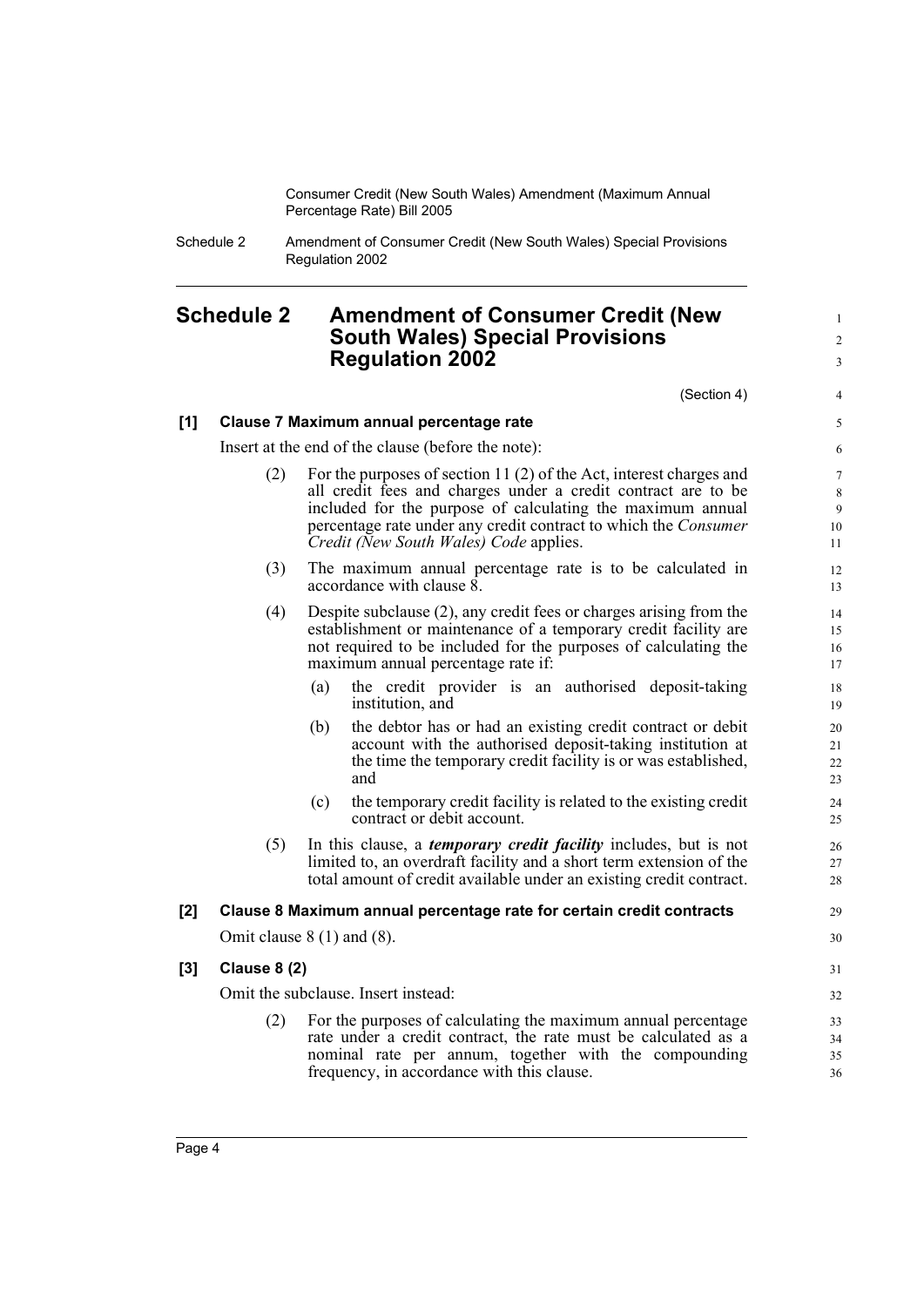Amendment of Consumer Credit (New South Wales) Special Provisions Regulation 2002 Schedule 2

| [4] | <b>Clause 8 (5)</b>                                                        |     |                                                                                                                                                                                                                                                                                          |                            |  |
|-----|----------------------------------------------------------------------------|-----|------------------------------------------------------------------------------------------------------------------------------------------------------------------------------------------------------------------------------------------------------------------------------------------|----------------------------|--|
|     |                                                                            |     | Insert "precise" before "calculation".                                                                                                                                                                                                                                                   | 1<br>$\overline{c}$        |  |
| [5] | Clause 8 (6A)<br>Insert after clause $8(6)$ :                              |     |                                                                                                                                                                                                                                                                                          |                            |  |
|     |                                                                            |     |                                                                                                                                                                                                                                                                                          |                            |  |
|     | (6A)<br>If the credit contract is a continuing credit contract (within the |     |                                                                                                                                                                                                                                                                                          |                            |  |
|     |                                                                            |     | meaning of the <i>Consumer Credit (New South Wales) Code</i> ), the<br>following assumptions also apply to the calculation of the<br>maximum annual percentage rate:                                                                                                                     | 6<br>7<br>8                |  |
|     |                                                                            | (a) | that the debtor has drawn down the maximum amount of<br>credit that the credit provider has agreed to provide under<br>the contract,                                                                                                                                                     | 9<br>10<br>11              |  |
|     |                                                                            | (b) | that the debtor will pay the minimum repayments specified<br>in the contract,                                                                                                                                                                                                            | 12<br>13                   |  |
|     |                                                                            | (c) | if credit is provided in respect of payment by the credit<br>provider to a third person in relation to goods or services<br>or cash supplied by that third person to the debtor from<br>time to time—that the debtor will not be supplied with any<br>further goods or services or cash, | 14<br>15<br>16<br>17<br>18 |  |
|     |                                                                            | (d) | if credit is provided in respect of cash supplied by the<br>credit provider to the debtor from time to time—that the<br>debtor will not be supplied with any further cash.                                                                                                               | 19<br>20<br>21             |  |
| [6] | <b>Clause 9 Short term credit</b>                                          |     |                                                                                                                                                                                                                                                                                          | 22                         |  |
|     | Omit the clause.                                                           |     |                                                                                                                                                                                                                                                                                          | 23                         |  |
| [7] |                                                                            |     | Clause 10 Disclosure of cost of credit as annual percentage rate                                                                                                                                                                                                                         | 24                         |  |
|     | Omit the clause.                                                           |     |                                                                                                                                                                                                                                                                                          |                            |  |
| [8] | Part 4, heading                                                            |     |                                                                                                                                                                                                                                                                                          | 26                         |  |
|     | Omit the heading. Insert instead:                                          |     |                                                                                                                                                                                                                                                                                          | 27                         |  |
|     | Part 4                                                                     |     | <b>Transitional provisions</b>                                                                                                                                                                                                                                                           | 28                         |  |